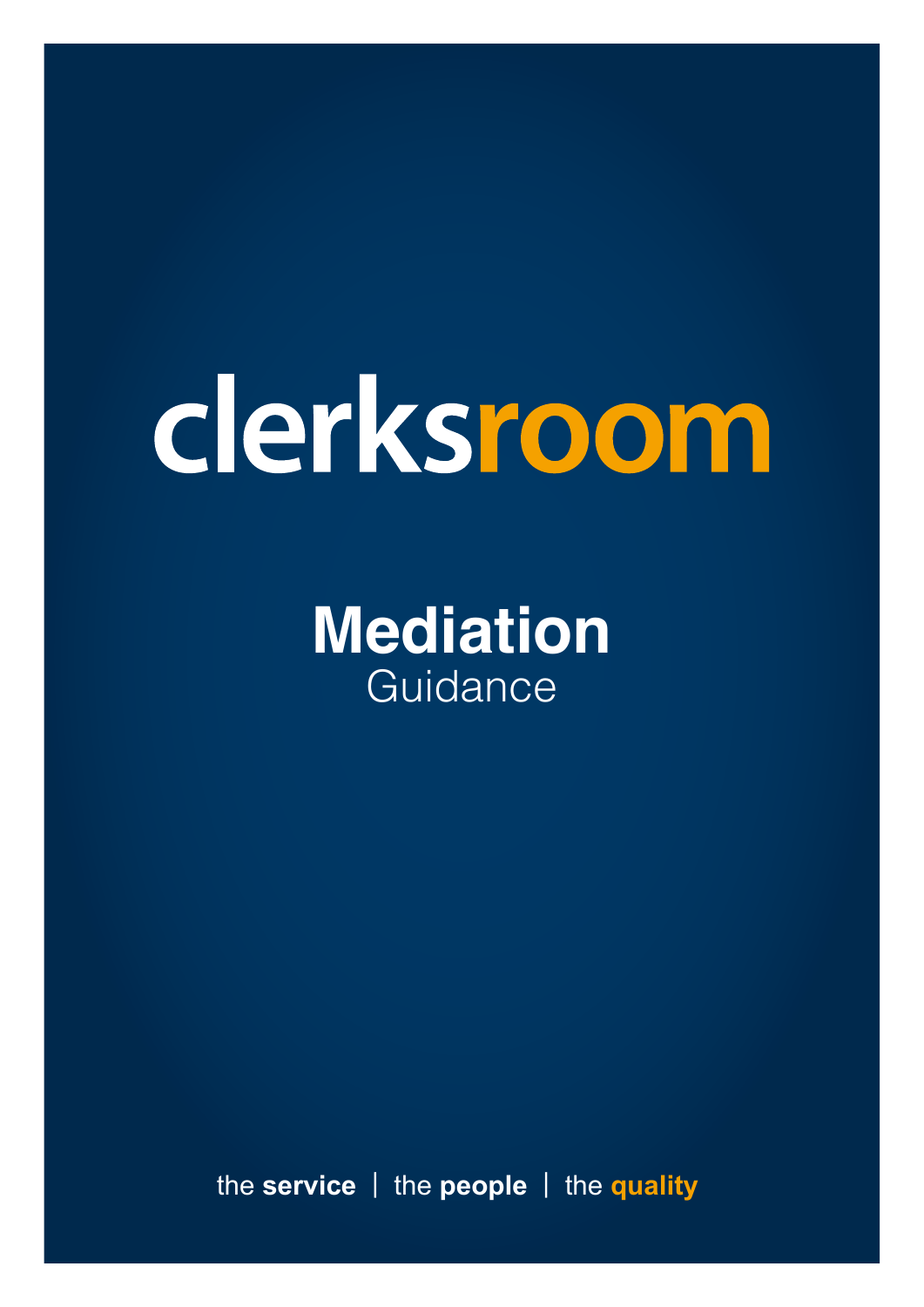

### **Mediation**

Clerksroom is a leading provider of mediation and we also believe we are the most flexible. We are able to offer mediators for any civil dispute, budget or location anywhere in the UK.

### Our **Service**

It's never been easier to find an independent mediator. We know that when you're looking for a mediator, you want to find someone fully accredited with the right skills and experience, working in the right profession, based in (or able to travel to) the right location, and charging fees that suit your budget, usually as quickly and easily as possible.

The Clerksroom Mediation Database has been designed around your needs, providing a central and standardised point to view professional profiles of civil mediators who meet all current EU, MOJ and UK guidelines.

You can search by name, specialist area of expertise, geographical location, profession, or using free text.

You'll find all the information you need in a clear and transparent format, enabling you to make an informed decision quickly, easily and confidently.

Finally, you'll benefit from efficient administration provided by Clerksroom, helping you to appoint, instruct and organise your mediator, from the first enquiry to the final billing.

If you have any queries, or you would like to instruct an independent mediator, please contact our mediation team on 01823 704 099. Lisa, Felicity or Holly will be happy to help or email mediation@clerksroom.com

### **clerksroom.com/mediation**:

Just a quick word to thank you for your tenacity and input yesterday.

Without it I am sure we would not have got a deal.

**Feedback received for Harry Hodgkin**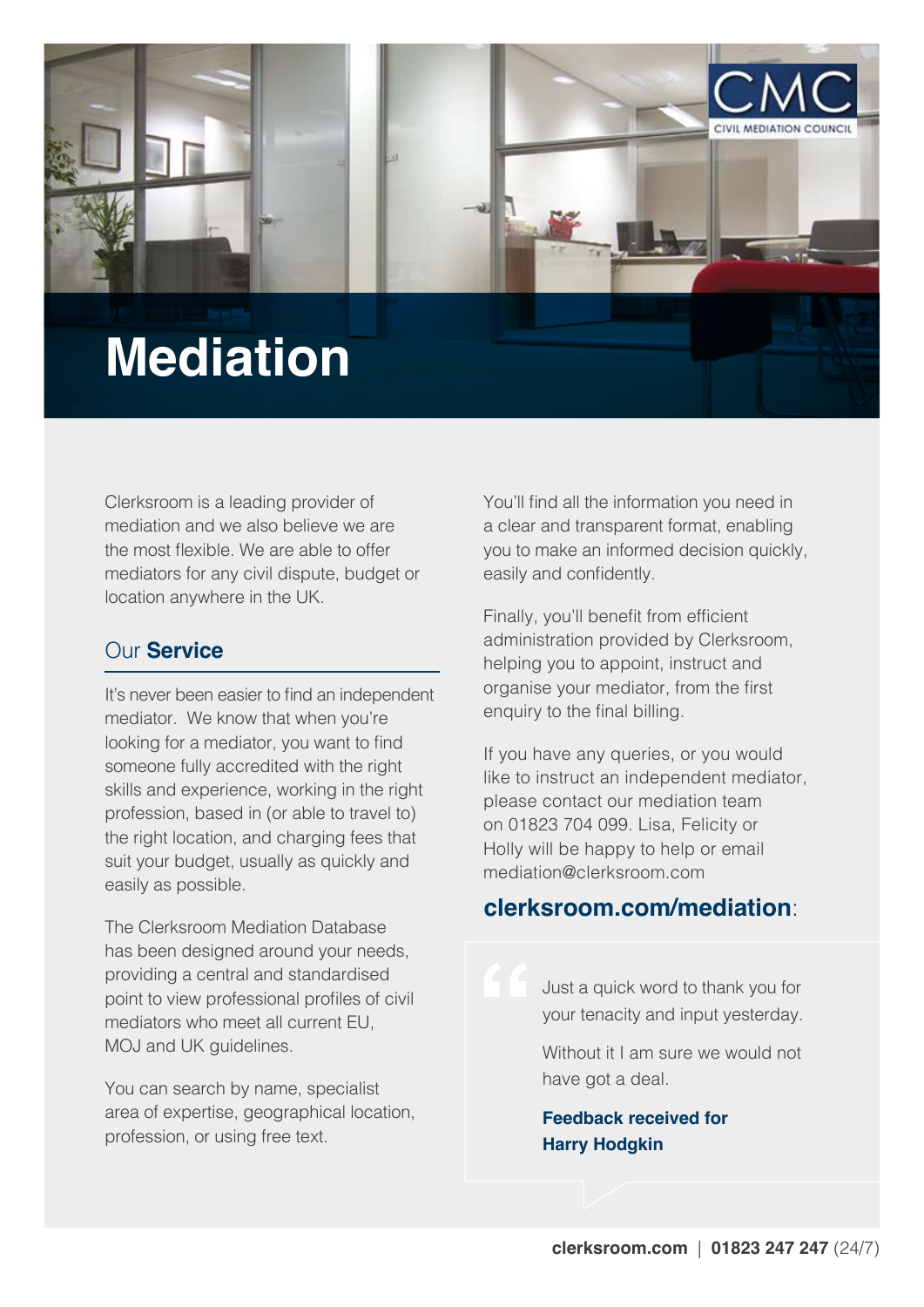- UK Civil Mediation Council CMC Registered
- Ministry of Justice and Court Scheme Compliant
- EU Code of Conduct adopted by every mediator

#### **Quality Assured**

- All mediators' accreditation is checked and recorded for your peace of mind
- Insurance and training certificates held on file
- Transparent, third-party feedback on all profiles provides an independent perspective

#### **Up-to-date training**

- All mediators undertake at least six hours continuing professional development every year
- In-house seminars and training provided on the latest mediation topics

#### **Transparent, competitive fees**

- Reduced rates available to suit your budget
- Variable fees from £500 + VAT per party offer you flexibility
- Fixed rates agreed with key mediators offer you transparency
- No additional travel costs throughout the UK when instructed through our service
- Mediation suites in Leeds, London, Manchester, Birmingham, Cardiff and Taunton help you to cut costs – or we will attend any agreed venue for your convenience
- Efficient administration by market leaders, Clerksroom – fully transparent and accountable
- Experienced staff to manage each case
- Unique reference per party to ensure client confidentiality
- Single point of contact
- Independent feedback collected from each party following every mediation

#### **Compliance Fees** Made Simple

### **Clerksroom mediation fees are simple and transparent**

We like to keep things simple. Our aim is to ensure our mediation costs are clear and transparent, so there are no hidden extras. All of our mediators are self-employed, so they are independent. You can choose the mediator.

#### Fixed **Fees**

### **Bronze Mediation Package £500 + VAT per party**

**Silver Mediation Package £1,250 + VAT per party**

### **Gold Mediation Package £1,750 + VAT per party**

### Bespoke **Fees**

**The Alternative We will provide a quote**

### levels of **mediator**

- 3 **Observer & Trainee:** Plays no part in the mediation
- 3 **Junior Mediator:** undertaken 0-25 mediations to date
- 3 **Senior Mediator:** undertaken 25-50 mediations to date

#### 3 **Elite Mediator:**

undertaken over 50 mediations to date with feedback all positive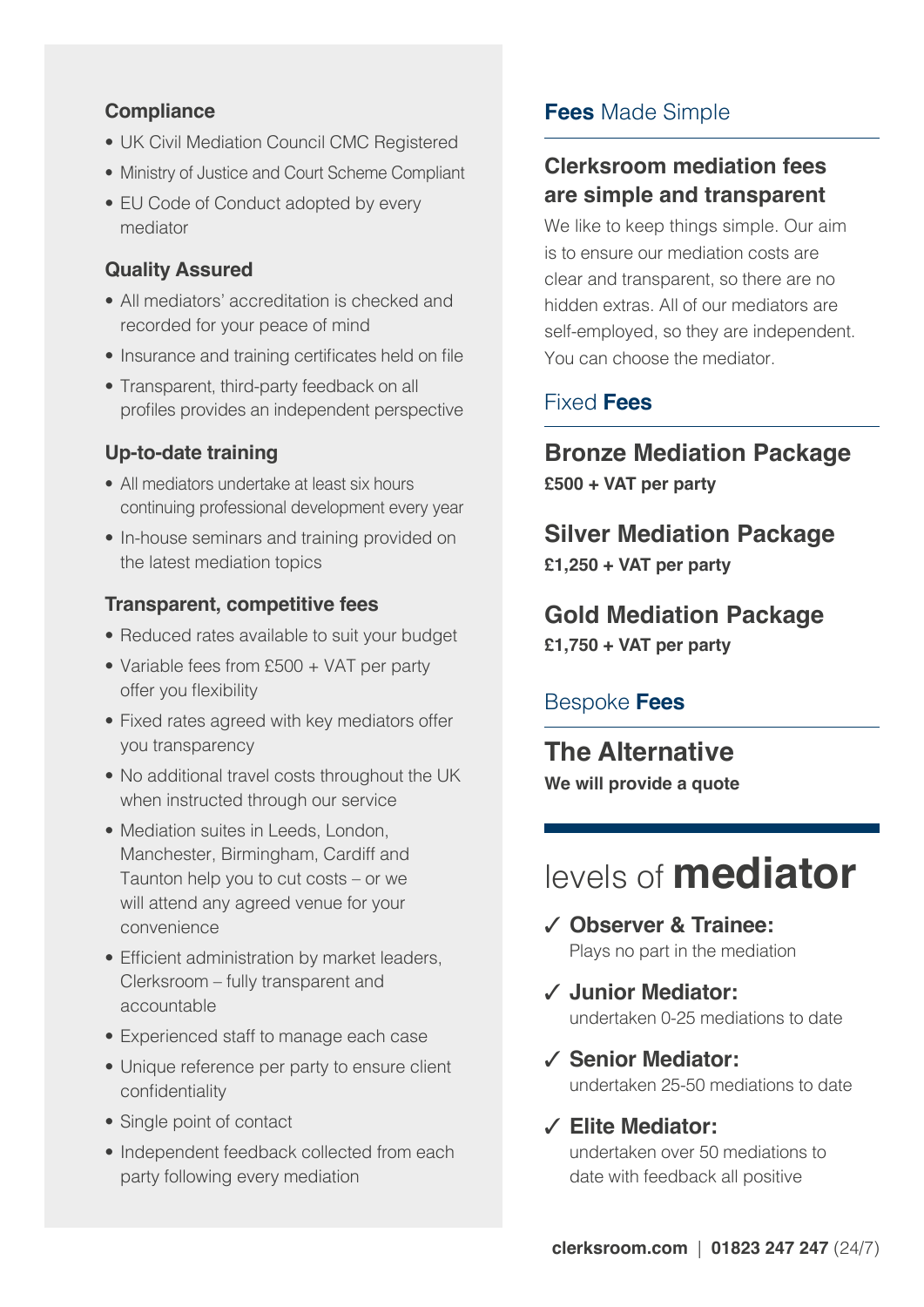### places to **mediate**

#### **Mediation Suites – England & Wales**

We use facilities at the following locations on a regular basis:

#### **1 Taunton**

Holiday Inn The Great Western Hotel

### **2 Totnes**

Dartington Hall

### **3 Bristol**

Bristol Law Society 3 Paper Buildings

### **4 London**

International Dispute Resolution Centre, 70 Fleet Street Thanet House, 231-232 The Strand ADR Centre, 3 Gray's Inn Square

### **5 Cardiff**

Holiday Inn

### **6 Birmingham**

Grosvenor St Paul's

#### **7 Leeds**

Holiday Inn, Garforth Hotel

We are also happy to attend any venue that has been agreed between the parties. If you are unsure about what would be a suitable venue, please do telephone us to discuss the facilities normally required.

Please see further information on our website.

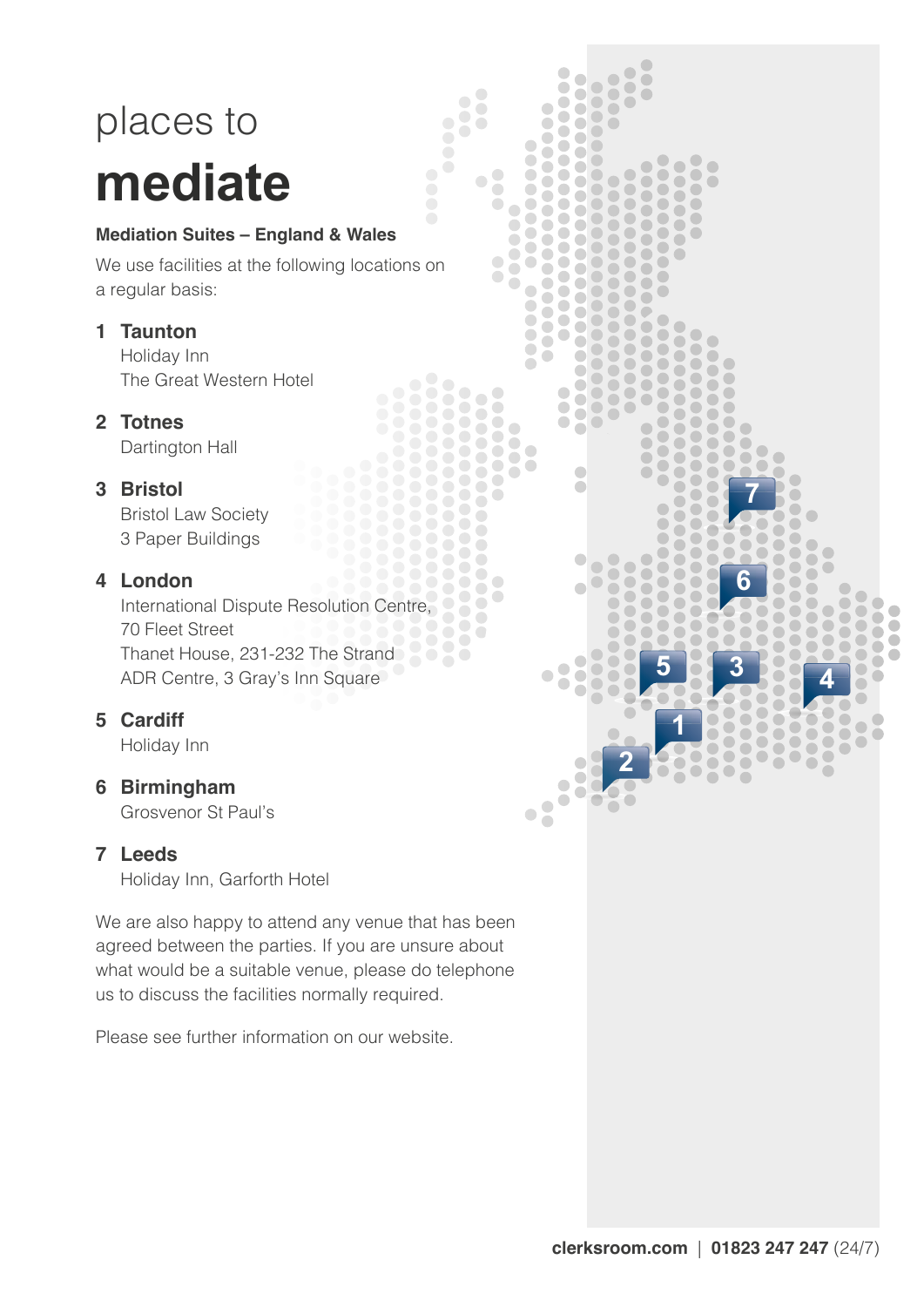

### what is **mediation?**

#### **Mediation as used in law is a form of alternative dispute resolution (ADR).**

This is a way of resolving disputes between two or more parties. A third party, the mediator assists the parties to negotiate their own settlement.

Mediation has a structure, timetable and dynamics that "ordinary" negotiation lacks. The process is without prejudice\*, private and confidential. The presence of a mediator is the key distinguishing feature of the process.

Mediators use various techniques to open, or improve dialogue between disputants, aiming to help the parties reach an agreement (with concrete effects) on the disputed matter. The mediator must be wholly impartial and independent.

#### *Source: Wikipedia*

*\*Without any loss or waiver of rights or privileges. Source: http://legal-dictionary.thefreedictionary.com/ without+prejudice*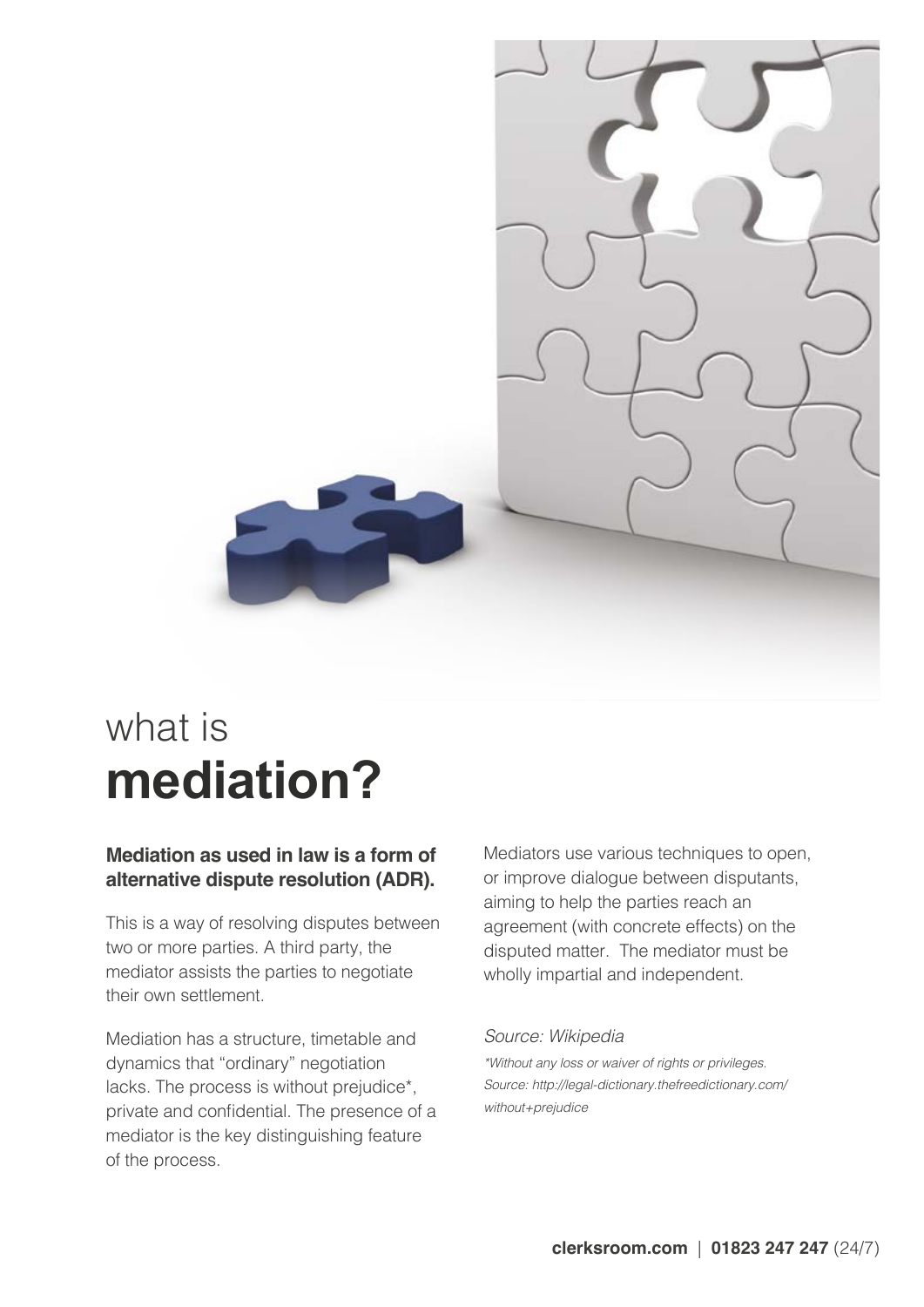### **advantages of mediating:**

**Parties are in control** – you may be able to devise solutions which include elements a Court could not or would not apply. A Court will only answer the specific questions posed in the litigation. It is frequently a time consuming, stressful and uncertain process. It involves placing your problem in the hands of an unknown outsider.

**Less expensive than going to Court** – A failing party at Court may end up paying the other parties costs in addition to their own and any amount awarded by the judge. This can be on its own a very powerful reason to mediate.

**Courts encourage mediation** – Courts would prefer that parties mediate and look favourably on it being requested.

**Rebuilding or preserving relationships** – Parties may be able to reach a solution that they can both live with.

**Mediation is confidential** – mediation communications are not disclosed nor are they admissible in Court.



## **80-90%**

of mediations result in a successful settlement

**Contact Clerksroom Mediation on 01823 704 099**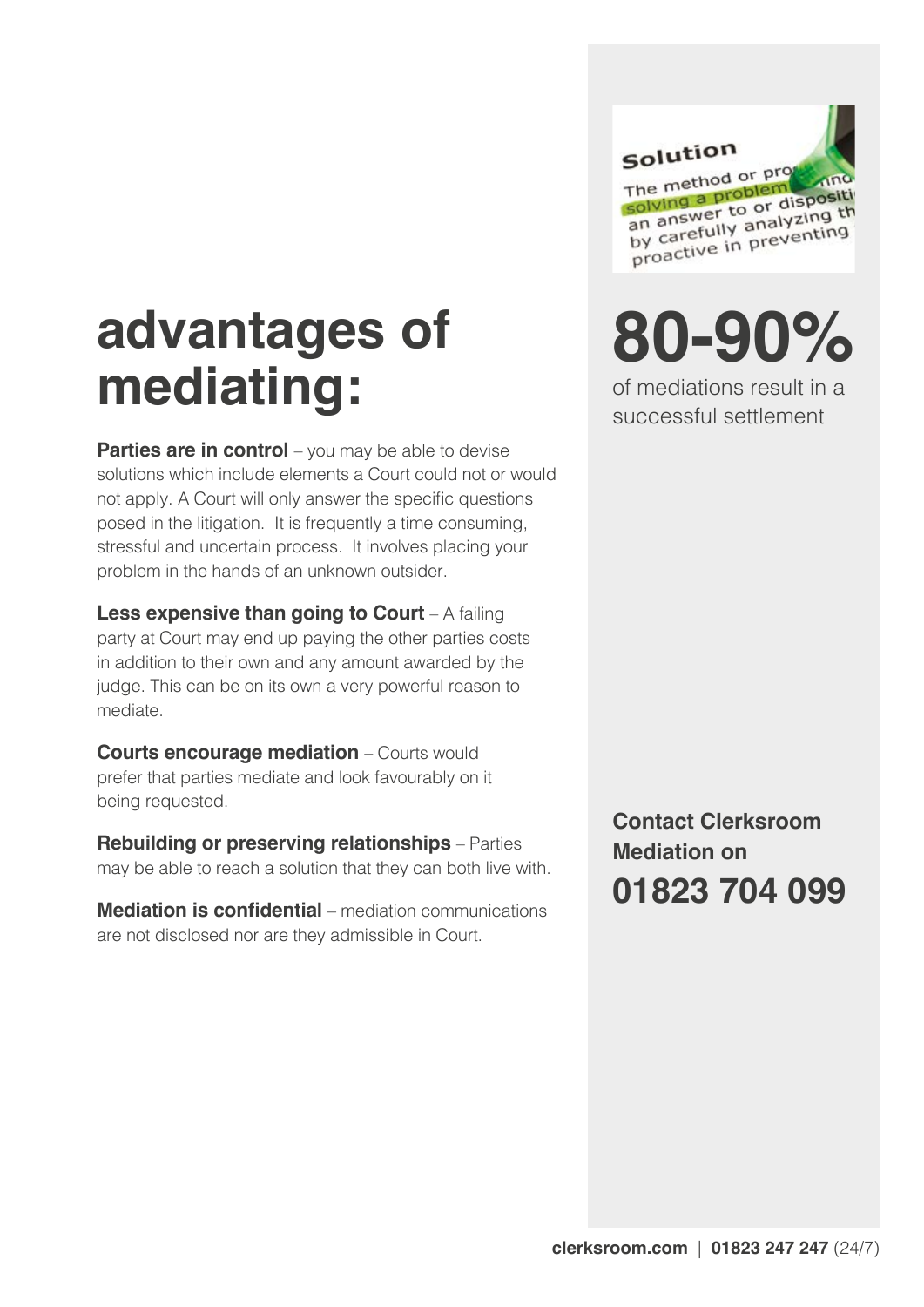### **what to expect** on the day

Mediation does not have the formality of a Court. Much depends on the wishes of the parties, the nature of the dispute, the number of parties, the physical constraints of the venue and the style of the mediator. For example, in a dispute about a boundary it may make sense to visit the site. There are, however, certain common themes which frequently emerge.

The best venues will have one room for each party plus a large meeting room where everyone can meet. The most common format, but by no means universal, is for there to be an opening session attended by everyone at which after introductions and a few opening remarks by the mediator, each party sets out their view. After that, sometimes the discussions continue but frequently the parties move to their individual room and the mediator will shuttle between them giving everyone time and space to develop possible solutions. The mediator will work on the basis that anything he/she is told in private session he/she keeps confidential, unless authorised to disclose it.

A common misconception is that mediation is a "fuzzy" way of resolving disputes. It is not. Whilst it lacks the formality of a Court no one needs to give ground if they do not wish to do so. The object of the exercise is to resolve the dispute by negotiating a mutually acceptable solution for all concerned.

Remember that there may not be a perfect solution, or if there is, you may not achieve it in Court – be flexible.

Remember that the mediator is not a judge. Do not try to convince the mediator that you are right. The mediator will not tell you if you have won him/her over even if you have, it would not achieve anything – it is the other party you need to convince.

If a resolution is achieved, you or your legal adviser will normally draft an agreement which is signed by both parties. If Court proceedings are ongoing that can be expressed as an order bringing the proceedings to a close, or staying them pending compliance with the terms of the settlement agreement.

Most mediations settle, but if, unfortunately, no solution is found, then nothing is lost. Neither party will be able to rely on concessions made without prejudice at the mediation. At the very least you should have gained a greater understanding of the position adopted by the other party. Indeed it is not uncommon for disputes which fail to settle on the day to settle shortly afterwards, when those involved have had time to reflect.

### **observer**

Newly qualified mediators need to observe three mediations in order to lead their first mediation and help others in the future. With your agreement it is likely that an observer will attend your mediation but will play no part in the process.

An observer will also be asked to sign the Agreement to Mediate to ensure confidentiality. This is normally dealt with at the outset of the mediation day.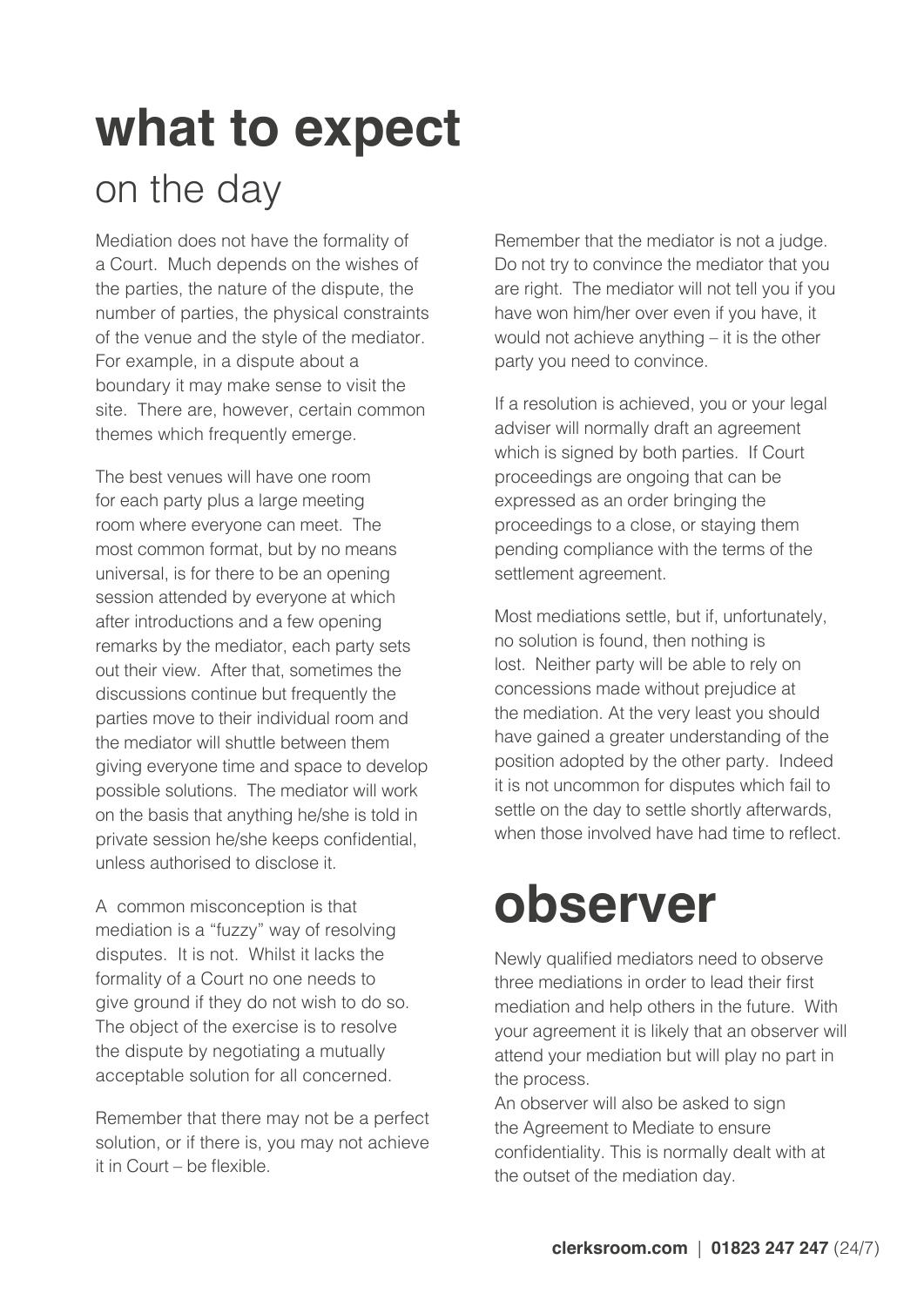### **preparation**

The mediator will need to know what the dispute is about so will need to be supplied some information in advance. They will not need to know every detail. It is normally helpful for the mediator to have sufficient papers to prepare for the dispute. In advance of the mediation, you may wish to ensure the mediator has a short confidential written explanation setting out your views on the way forward.



### the **preparation**  to mediate

The Mediation Agreement will be sent to you or your solicitor once the date has been agreed between the parties and the mediator. Our standard agreement covers the following key points:

- 3 Terms and Conditions
- $\checkmark$  The Appointment
- ✔ The Venue and Date
- $\checkmark$  Fees
- ✔ Cancellation and Re-scheduling
- 3 Procedures
- ✔ Confidentiality
- ✔ Human Rights
- $\angle$  Law and Jurisdiction

### setting up a **mediation**

The letter confirming an agreed date between the parties will confirm the following points:

- $\sqrt{\phantom{a}}$  Date
- $J$  Time
- 3 Mediator's name
- $\checkmark$  Mediator's fees
- ✔ Venue and cost
- $\checkmark$  Payment is required in advance of the agreed date

### ready to **mediate?**

**Contact Lisa, Felicity** or **Holly** on **01823 704 099**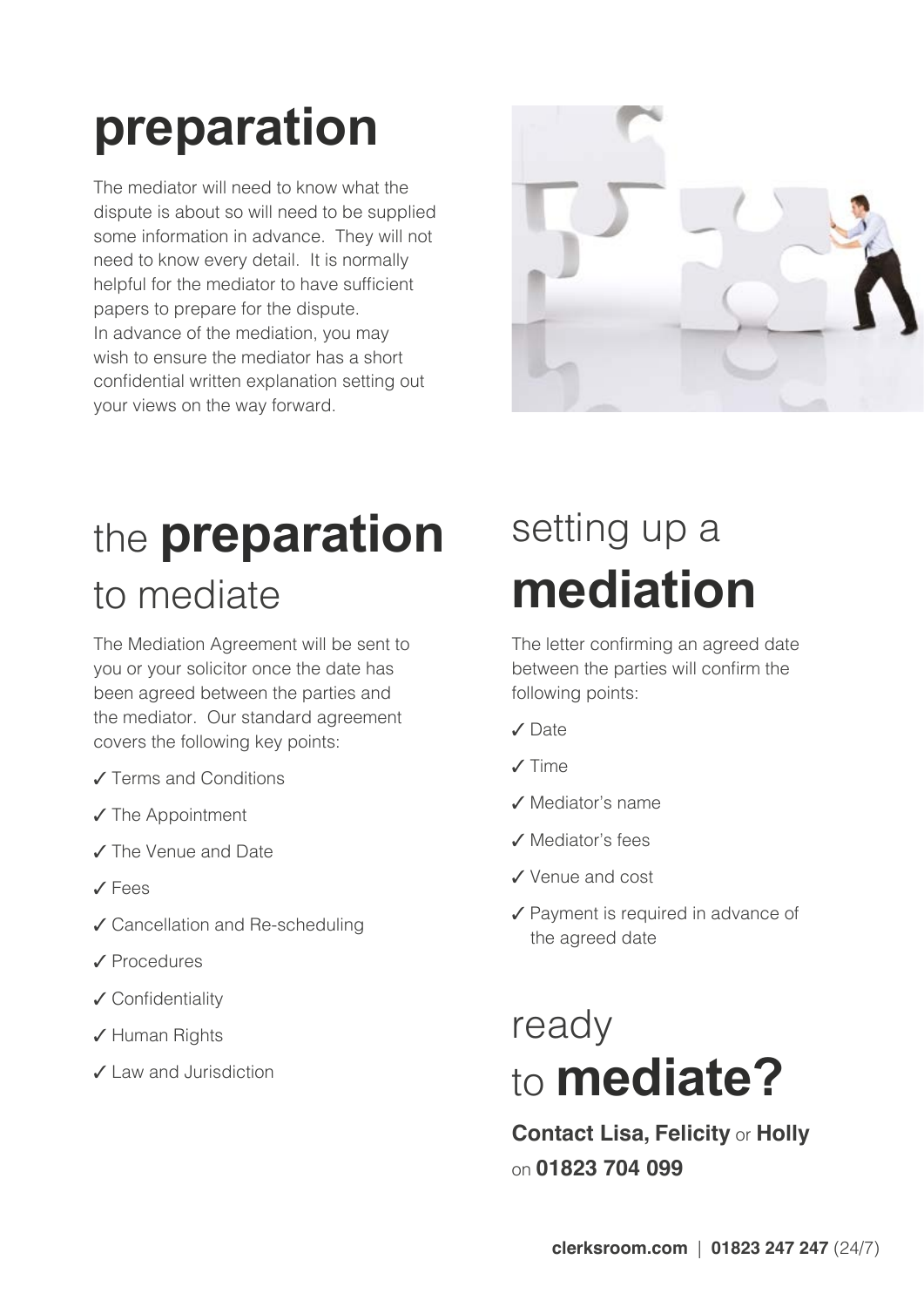### frequently asked **questions**

### *When should I mediate?*

At any time you wish, irrespective of whether or not proceedings have been issued at Court or at what stage the dispute or Court proceedings may have reached.

### *Is offering to mediate a sign of weakness?*

No – there is nothing to lose by offering to mediate even if you believe you have a strong case. Few lawyers would advise their clients that they are bound to win a Court case

### *Are mediators insured?*

Yes - all Clerksroom mediators are insured.

### *Are mediators trained?*

The mediator will be fully trained and accredited with current Civil Mediation Council standards.

### *Will I have to do anything I do not want to do?*

No – the process of mediation is totally voluntary.

### *Who pays for the mediation?*

Usually all sides of the dispute pay the mediation fee in equal proportions and it is normally paid in advance of the mediation.

*Do I pay if the dispute does not settle?*

Yes – the fee is paid for the mediator to facilitate the mediation regardless of the outcome. However, the majority of cases do settle though there can be no guarantee of success.

### *Who decides the outcome of the mediation?*

The mediator does not decide the outcome – the decision making is left entirely to the parties involved. The mediator's role is to help the parties strike a deal which they are all happy with.

### *Can I leave a mediation?*

Yes – at any time, although most mediators will ask you to give them a few minutes before you do so.

### *Does the mediator meet with the parties before the mediation?*

Generally no – the first time the parties usually meet with the mediator will be on the day.

### *Will the mediator offer legal advice?*

No – if you feel that you may need legal advice you should make your own arrangements beforehand. The mediator is an independent third party and must remain impartial and neutral and whilst you may have candid discussions with the mediator, no advice will be given.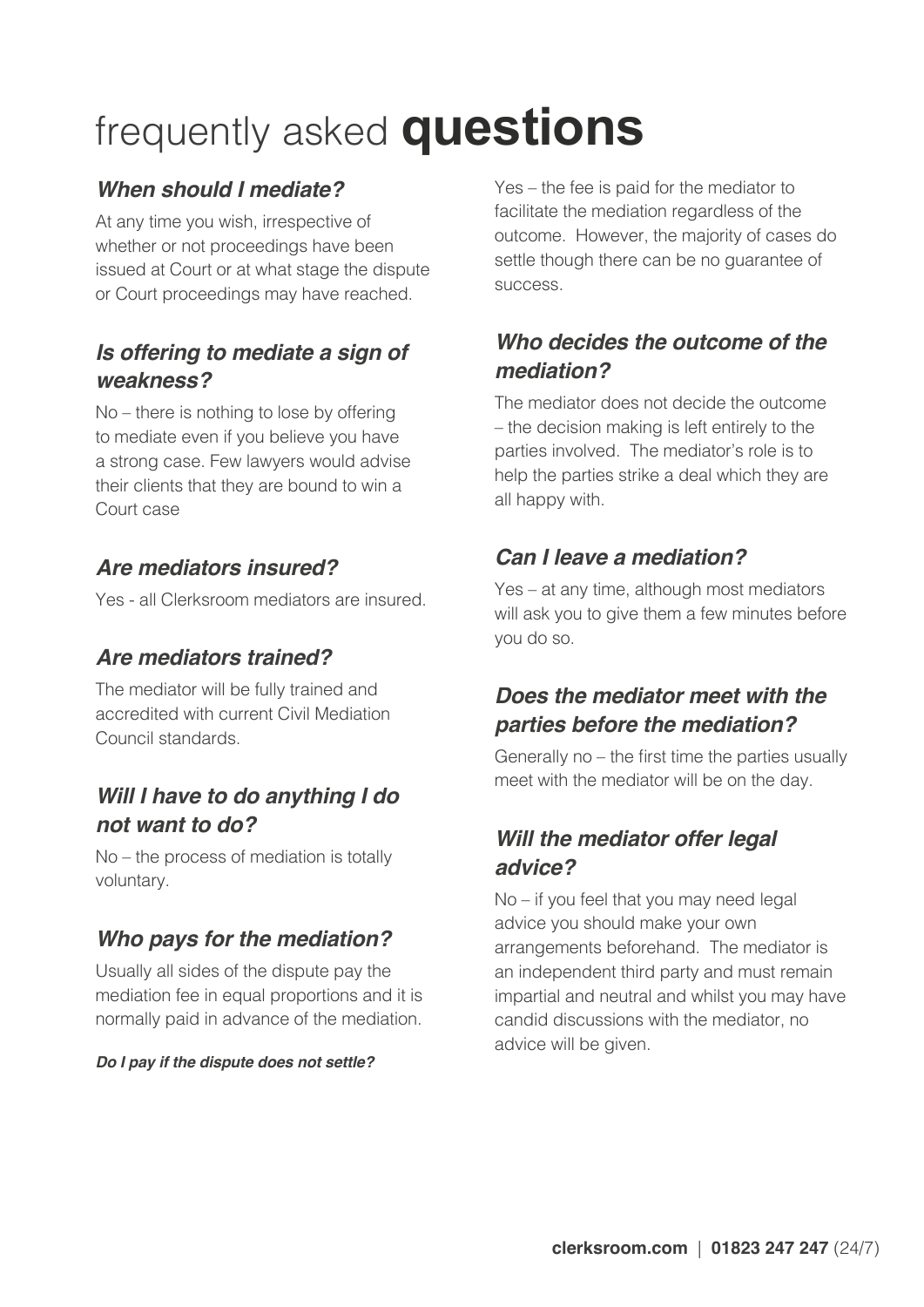### frequently asked **questions**

### *Can I have a lawyer present?*

Yes – if you wish. You may feel that your dispute is rather complex and that you would prefer legal advice throughout the mediation bearing in mind that the mediator cannot give any legal advice to the parties.

### *What happens if there is no agreement at the end of a mediation?*

Mediation is not suitable for every case but it can still help to settle some of the issues in a dispute. All discussions during the mediation process are "without prejudice" – in other words, anything said in the mediation cannot be used later in Court or another legal action.

### *Can I recover the costs of mediation in a Court case?*

Most judges will award the winning party the costs of litigation and if there has been a mediation it can be argued that the costs may be recoverable. Please note though, the cost rules are complicated and you should seek legal advice if you have any queries or concerns about this issue.

### **What is the Court's attitude**  *towards mediation?*

Courts encourage the use of mediation wherever appropriate and in certain cases can order some costs to be paid if a party has unreasonably refused to participate in mediation.

#### *What is the Civil Mediation Council?*

The Civil Mediation Council is an association of academics, professionals and providers in the field of mediation. The organisation encourages mediation as a way to settle your dispute. It also gives advice and guidance to the organisations that offer mediation.

### *How long does it take to organise a mediation?*

This is normally down to the parties and how quickly they wish to proceed.

### *Will I need to send anything to the mediator?*

Once a date has been agreed, the confirmation letter will provide more information about this. It is suggested that you bring sufficient copies of documents, photographs and/or any other relevant items along to the mediation should you wish to use them as part of your discussions.

### *Can I bring someone with me to the mediation?*

This is entirely up to you. Out of Courtesy, please inform the mediator and the other parties who will be attending with you.

### *What is a stay?*

If Court proceedings have been issued in relation to a dispute that the parties wish to mediate, the Court must be contacted and an application will need to made to the judge to stay the proceedings. The order of stay basically puts the proceedings on hold for a specified period of time to allow the parties to reach settlement outside the Court process.